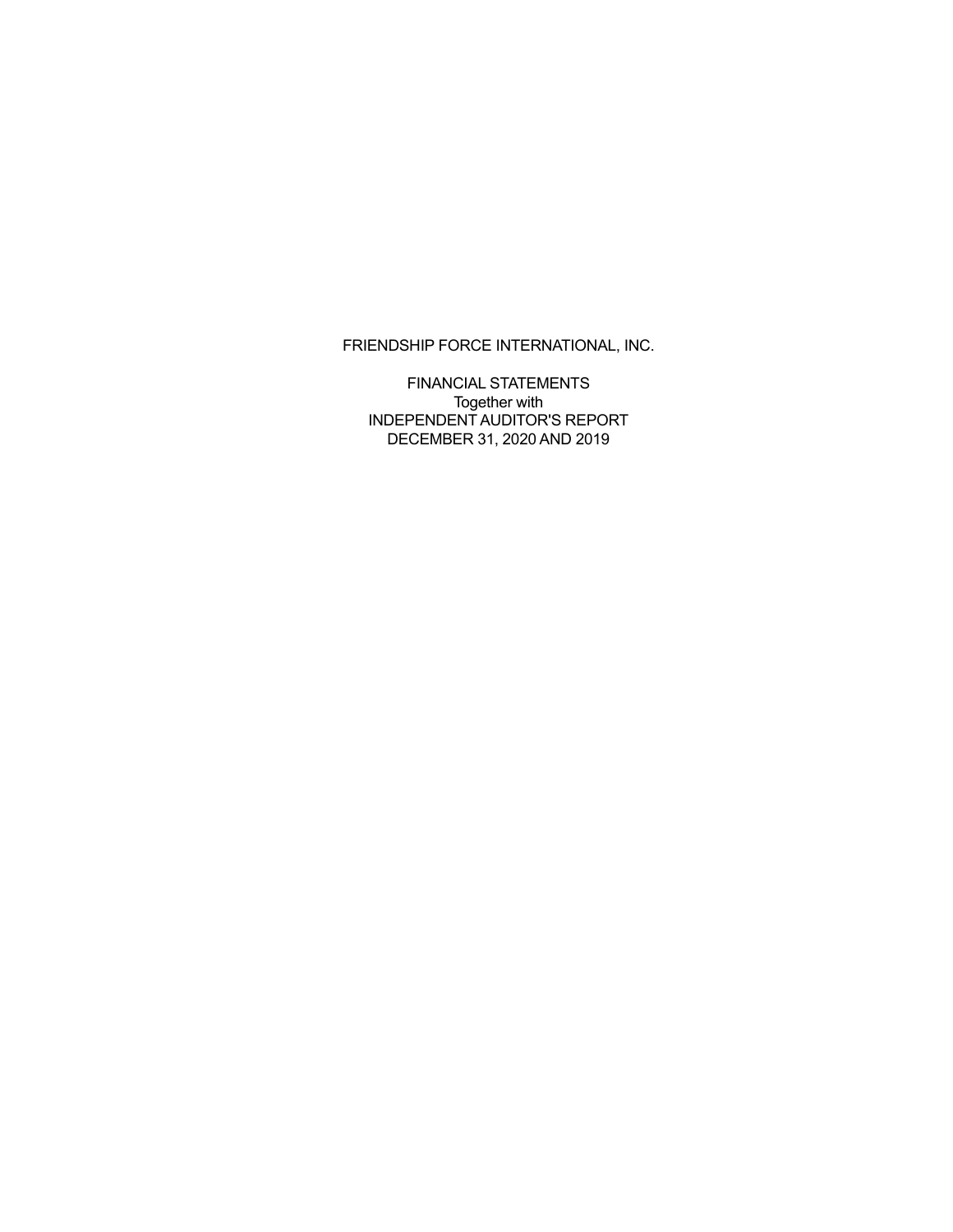## FINANCIAL STATEMENTS Together with INDEPENDENT AUDITOR'S REPORT

## DECEMBER 31, 2020 AND 2019

 $\overline{a}$ 

|                        | <b>TABLE OF CONTENTS</b>                                         | Page           |
|------------------------|------------------------------------------------------------------|----------------|
| $\bullet$              | Independent Auditor's Report                                     | $1 - 2$        |
|                        | <b>FINANCIAL STATEMENTS</b>                                      |                |
| $\bullet$              | <b>Statements of Financial Position</b>                          | 3              |
| $\bullet$<br>$\bullet$ | Statement of Activities - 2020<br>Statement of Activities - 2019 | 4<br>5         |
| $\bullet$              | <b>Statements of Functional Expenses</b>                         | 6              |
| $\bullet$              | <b>Statements of Cash Flows</b>                                  | $\overline{7}$ |
| $\bullet$              | Notes to Financial Statements                                    | $8 - 17$       |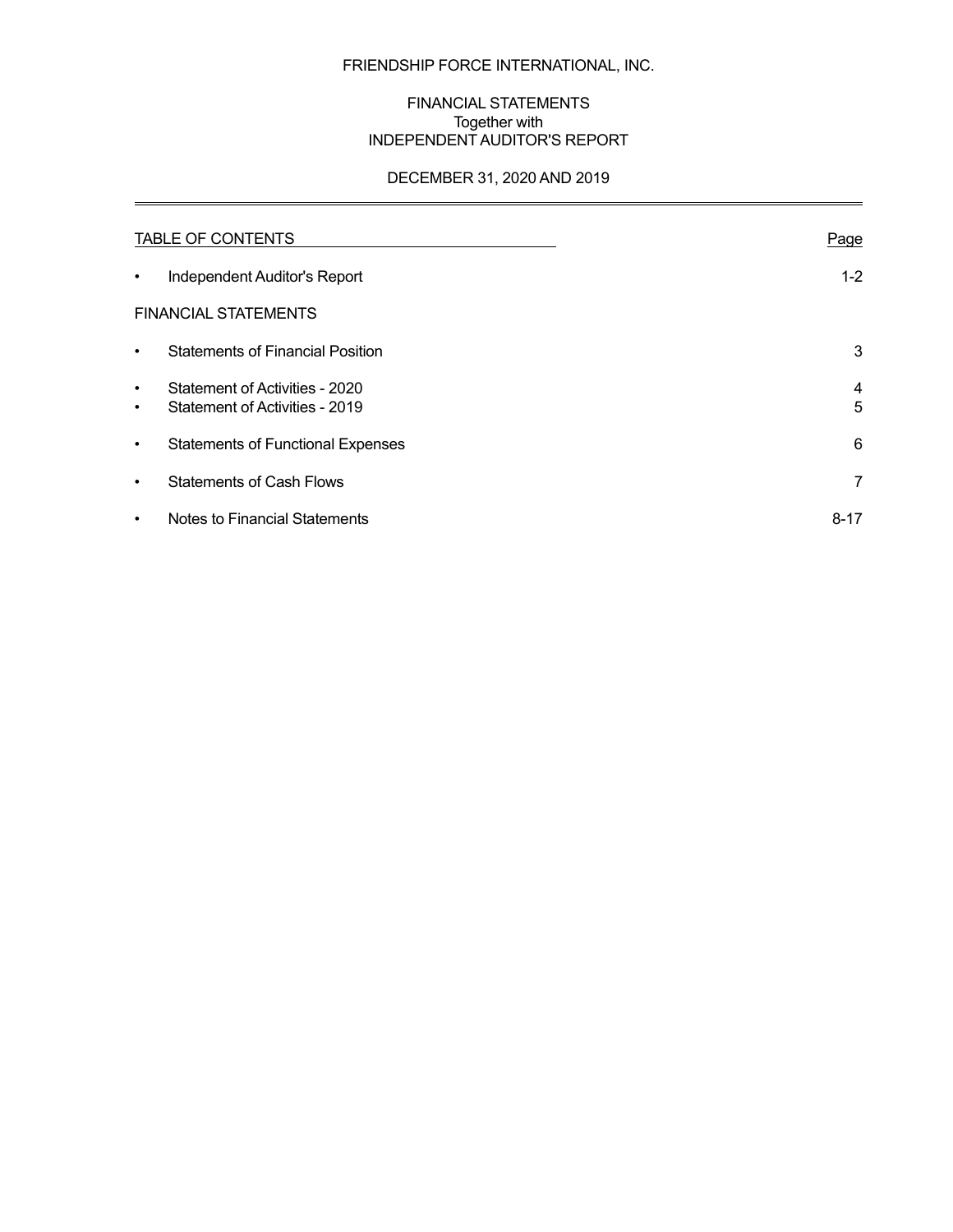

April 21, 2021

## INDEPENDENT AUDITOR'S REPORT

To the Board of Directors of Friendship Force International, Inc.

We have audited the accompanying financial statements of Friendship Force International, Inc. (a nonprofit organization), which comprise the statement of financial position as of December 31, 2020 and 2019, and the related statements of activities, functional expenses, and cash flows for the years then ended, and the related notes to the financial statements.

### *Management's Responsibility for the Financial Statements*

Management is responsible for the preparation and fair presentation of these financial statements in accordance with accounting principles generally accepted in the United States of America; this includes the design, implementation, and maintenance of internal control relevant to the preparation and fair presentation of financial statements that are free from material misstatement, whether due to fraud or error.

### *Auditor's Responsibility*

Our responsibility is to express an opinion on these financial statements based on our audit. We conducted our audit in accordance with auditing standards generally accepted in the United States of America. Those standards require that we plan and perform the audit to obtain reasonable assurance about whether the financial statements are free of material misstatement.

An audit involves performing procedures to obtain audit evidence about the amounts and disclosures in the financial statements. The procedures selected depend on the auditor's judgment, including the assessment of the risks of material misstatement of the financial statements, whether due to fraud or error. In making those risk assessments, the auditor considers internal control relevant to the entity's preparation and fair presentation of the financial statements in order to design audit procedures that are appropriate in the circumstances, but not for the purpose of expressing an opinion on the effectiveness of the entity's internal control. Accordingly, we express no such opinion. An audit also includes evaluating the appropriateness of accounting policies used and the reasonableness of significant accounting estimates made by management, as well as evaluating the overall presentation of the financial statements.

We believe that the audit evidence we have obtained is sufficient and appropriate to provide a basis for our audit opinion.

### *Opinion*

In our opinion, the financial statements referred to above present fairly, in all material respects, the financial position of Friendship Force International, Inc. as of December 31, 2020 and 2019, and the changes in its net assets and its cash flows for the years then ended in accordance with accounting principles generally accepted in the United States of America.

**Member**  American Institute of CPAs Georgia Society of CPAs

**FRIENDSHIP FORCE INTERNATIONAL, INC.**  www.longcompanycpa.com

1325 Satellite Blvd NW, Suite 1504 Suwanee, GA 30024 Office 678-327-4382 Fax 678-828-5910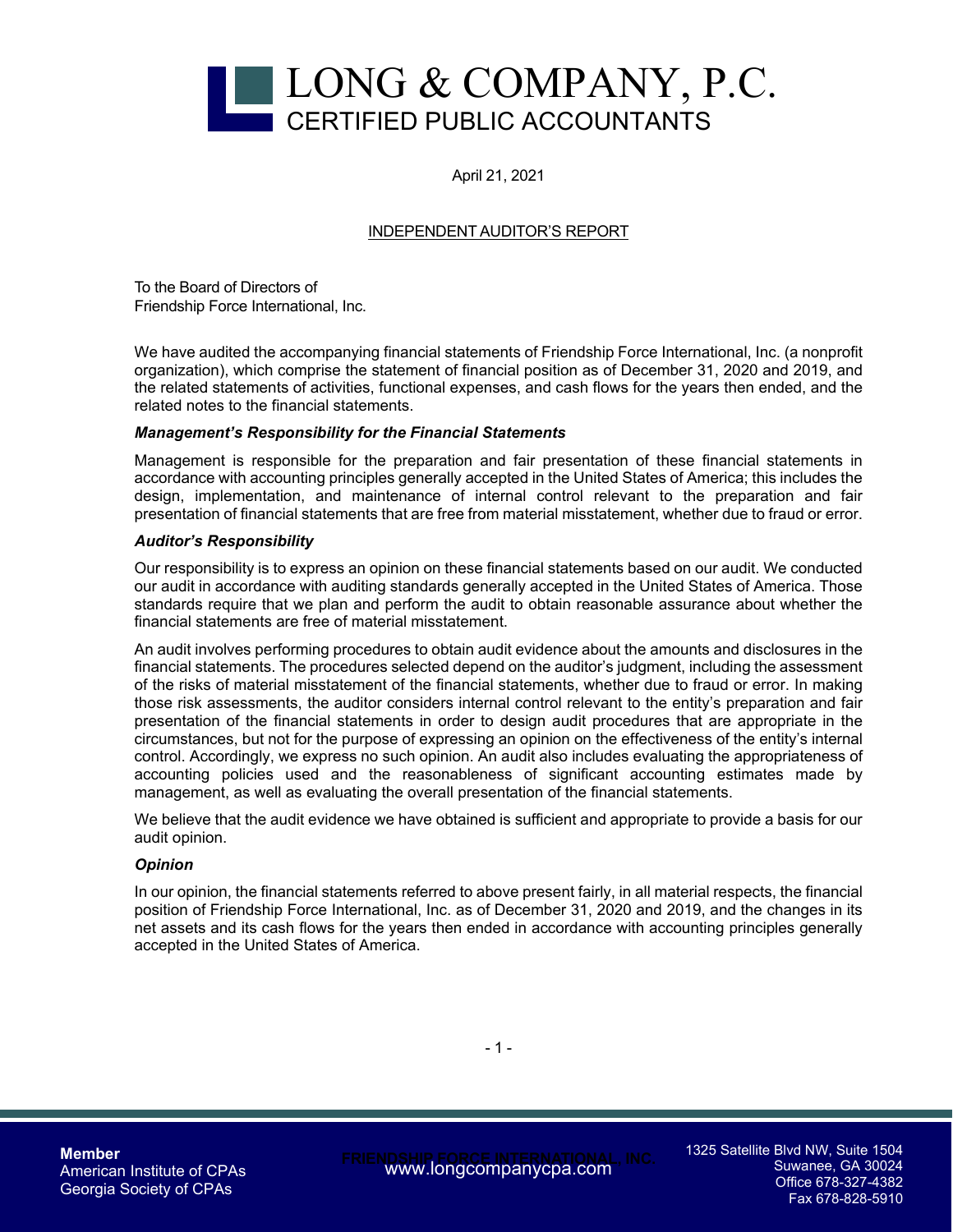Friendship Force International, Inc. April 21, 2021

### *Substantial Doubt about the Organization's Ability to Continue as a Going Concern*

The accompanying financial statements have been prepared assuming that the Organization will continue as a going concern. As discussed in Note 10 to the financial statements, due to the COVID-19 global pandemic, the Organization sustained a significant loss in 2020 journey revenue and has stated that substantial doubt exists about its ability to continue as a going concern. Management's evaluation of the events and conditions and management's plans regarding those matters also are described in Note 11. The financial statements do not include any adjustments that might result from the outcome of this uncertainty. Our opinion is not modified with respect to this matter.

*Long & Company, P.C.* 

 Long & Company, P.C. Certified Public Accountants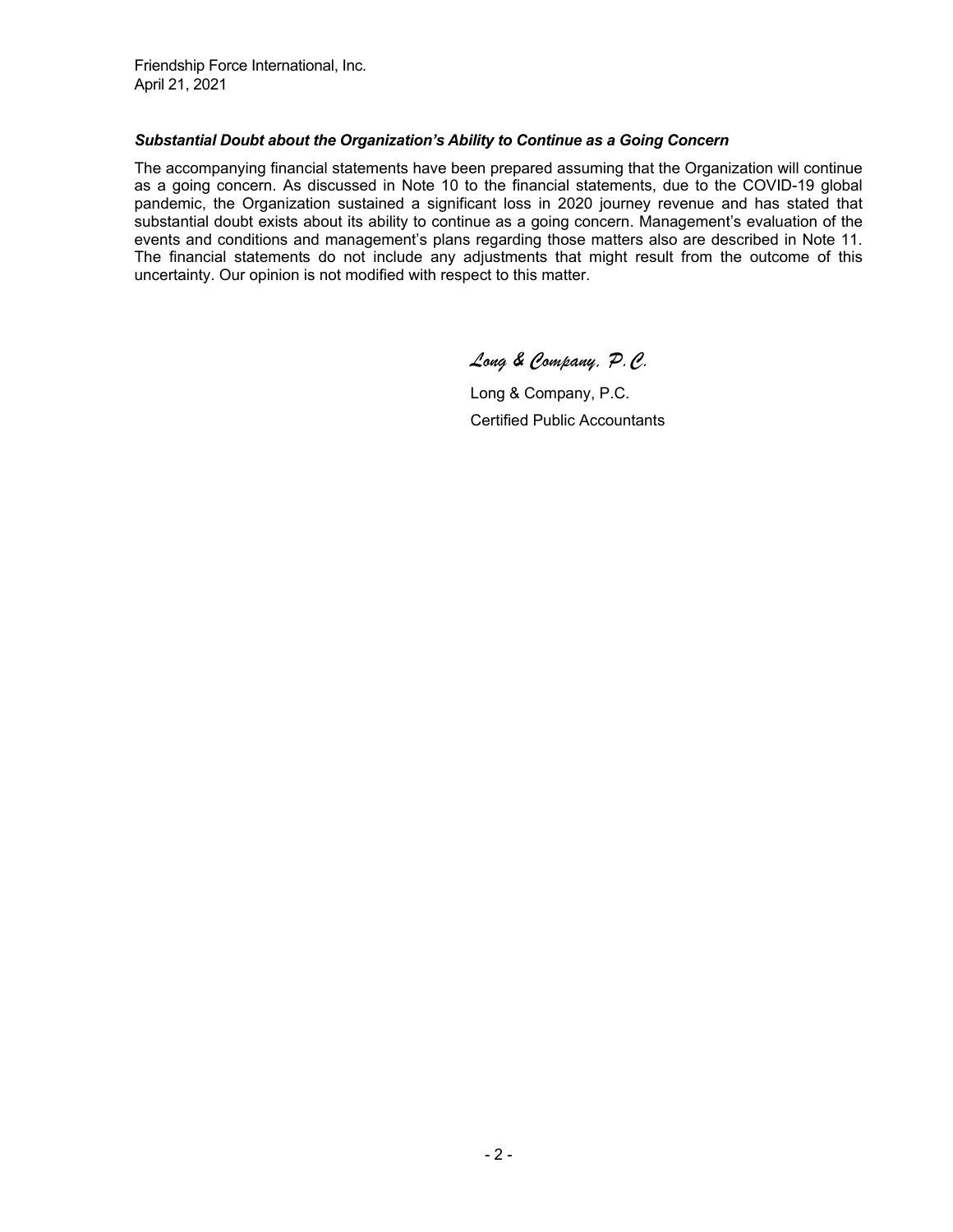## STATEMENTS OF FINANCIAL POSITION

## DECEMBER 31, 2020 AND 2019

| Assets                                  | 2020          | 2019          |
|-----------------------------------------|---------------|---------------|
| <b>Current Assets:</b>                  |               |               |
| Cash and cash equivalents               | \$<br>690,630 | \$<br>546,133 |
| Grants receivable                       | 775           | 20,881        |
| Other receivables                       | 10,447        | 13,649        |
| Prepaid expenses                        | 15,154        | 20,691        |
| <b>Total Current Assets</b>             | 717,006       | 601,354       |
| Property & Equipment, Net               | 34,420        | 32,894        |
| <b>Other Assets:</b>                    |               |               |
| Deposits                                | 5,658         | 6,008         |
| <b>Total Other Assets</b>               | 5,658         | 6,008         |
| <b>Total Assets</b>                     | \$<br>757,084 | \$<br>640,256 |
| <b>Liabilities And Net Assets</b>       |               |               |
| <b>Current Liabilities:</b>             |               |               |
| Accounts payable and accrued expenses   | \$<br>24,712  | \$<br>47,287  |
| Journey refunds payable                 | 18,817        |               |
| Deferred revenue                        | 13,763        | 100,410       |
| Unearned club affiliation fees          | 36,140        | 49,772        |
| Refundable advance                      | 100,227       |               |
| Sublease liability - current portion    | 9,657         | 5,043         |
| <b>Total Liabilities</b>                | 203,316       | 202,512       |
| Long-Term Liabilities                   |               |               |
| Sublease refundable deposit             | 4,608         | 4,608         |
| Sublease liability                      | 4,701         | 8,556         |
| <b>Total Long-Term Liabilities</b>      | 9,309         | 13,164        |
| <b>Total Liabilities</b>                | 212,625       | 215,676       |
| <b>Net Assets</b>                       |               |               |
| Without donor restrictions              | 500,617       | 366,779       |
| With donor restrictions                 | 43,842        | 57,801        |
| <b>Total Net Assets</b>                 | 544,459       | 424,580       |
| <b>Total Liabilities And Net Assets</b> | \$<br>757,084 | \$<br>640,256 |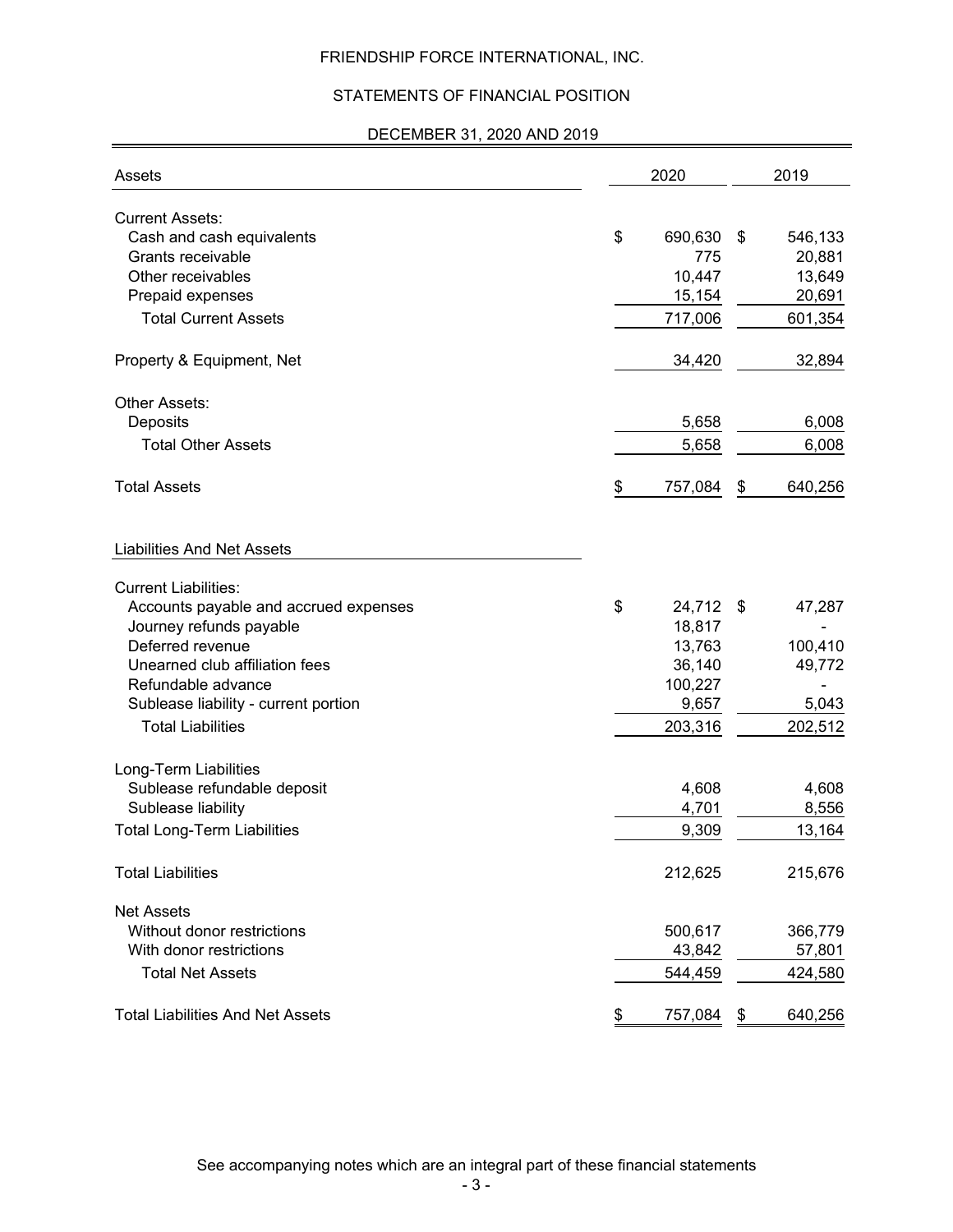## STATEMENT OF ACTIVITIES

### FOR THE YEAR ENDED DECEMBER 31, 2020

|                                       | <b>Without Donor</b><br>Restrictions |    | <b>With Donor</b><br>Restrictions |    | Total   |
|---------------------------------------|--------------------------------------|----|-----------------------------------|----|---------|
| Revenues, Gains, and Other Support    |                                      |    |                                   |    |         |
| Journey fees                          | \$<br>81,014                         | \$ |                                   | \$ | 81,014  |
| Club affiliation fees                 | 217,060                              |    |                                   |    | 217,060 |
| <b>Annual Fund contributions</b>      | 493,223                              |    | 1,200                             |    | 494,423 |
| Government grants                     | 43,523                               |    |                                   |    | 43,523  |
| Investment return                     | 98                                   |    |                                   |    | 98      |
| Other income                          | 3.611                                |    |                                   |    | 3,611   |
| Net assets released from restrictions | 15,159                               |    | (15, 159)                         |    |         |
| Total Revenue, Gains and Other Suppor | 853,688                              |    | (13,959)                          |    | 839,729 |
| <b>Expenses and Losses</b>            |                                      |    |                                   |    |         |
| Program Services                      | 323,620                              |    |                                   |    | 323,620 |
| <b>Supporting Services:</b>           |                                      |    |                                   |    |         |
| Management and general                | 211,766                              |    |                                   |    | 211,766 |
| Fundraising                           | 184,464                              |    |                                   |    | 184,464 |
| <b>Total Supporting Services</b>      | 396,230                              |    |                                   |    | 396,230 |
| <b>Total Expenses</b>                 | 719,850                              |    |                                   |    | 719,850 |
| Change In Net Assets                  | 133,838                              |    | (13,959)                          |    | 119,879 |
| Net Assets-Beginning of Yea           | 366,779                              |    | 57,801                            |    | 424,580 |
| Net Assets-End of Year                | \$<br>500,617                        | \$ | 43,842                            | \$ | 544,459 |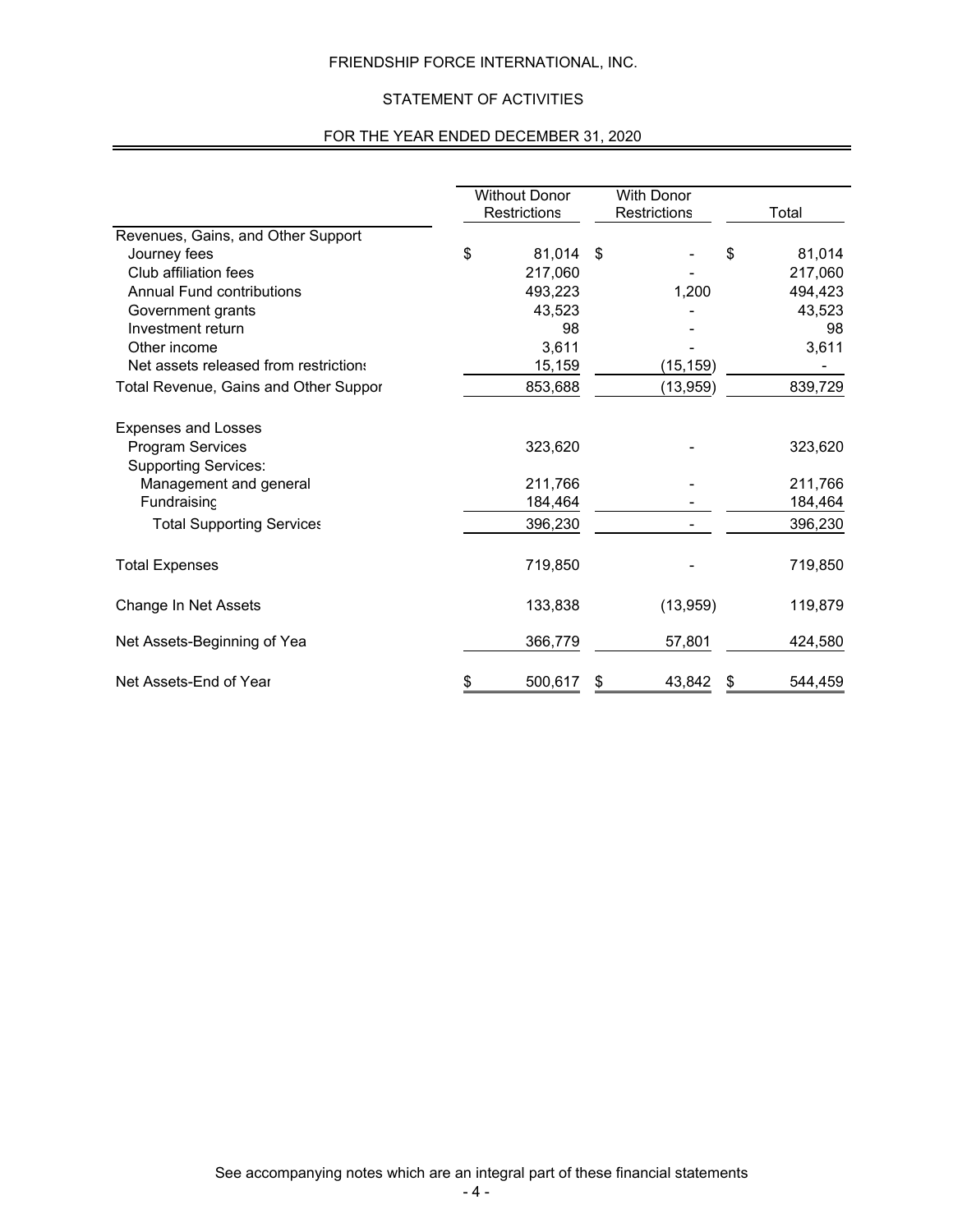### STATEMENT OF ACTIVITIES

#### FOR THE YEAR ENDED DECEMBER 31, 2019

|                                       | <b>Without Donor</b><br>Restrictions |    | <b>With Donor</b><br>Restrictions |    | Total     |
|---------------------------------------|--------------------------------------|----|-----------------------------------|----|-----------|
| Revenues, Gains, and Other Support    |                                      |    |                                   |    |           |
| Journey fees                          | \$<br>944,002                        | \$ |                                   | \$ | 944,002   |
| Club affiliation fees                 | 174,814                              |    |                                   |    | 174,814   |
| <b>Annual Fund contributions</b>      | 14,927                               |    | 18,428                            |    | 33,355    |
| Government grants                     | 69,100                               |    |                                   |    | 69,100    |
| Investment return                     | 270                                  |    |                                   |    | 270       |
| Other income                          | 67,264                               |    |                                   |    | 67,264    |
| Net assets released from restrictions | 26,796                               |    | (26,796)                          |    |           |
| Total Revenue, Gains and Other Suppor | 1,297,173                            |    | (8,368)                           |    | 1,288,805 |
| <b>Expenses</b>                       |                                      |    |                                   |    |           |
| Program Services                      | 815,758                              |    |                                   |    | 815,758   |
| <b>Supporting Services:</b>           |                                      |    |                                   |    |           |
| Management and general                | 235,785                              |    |                                   |    | 235,785   |
| Fundraising                           | 85,344                               |    |                                   |    | 85,344    |
| <b>Total Supporting Services</b>      | 321,129                              |    |                                   |    | 321,129   |
| <b>Total Expenses</b>                 | 1,136,887                            |    |                                   |    | 1,136,887 |
| Change In Net Assets                  | 160,286                              |    | (8,368)                           |    | 151,918   |
| Net Assets-Beginning of Yea           | 206,493                              |    | 66,169                            |    | 272,662   |
| Net Assets-End of Year                | \$<br>366,779                        | \$ | 57,801                            | \$ | 424,580   |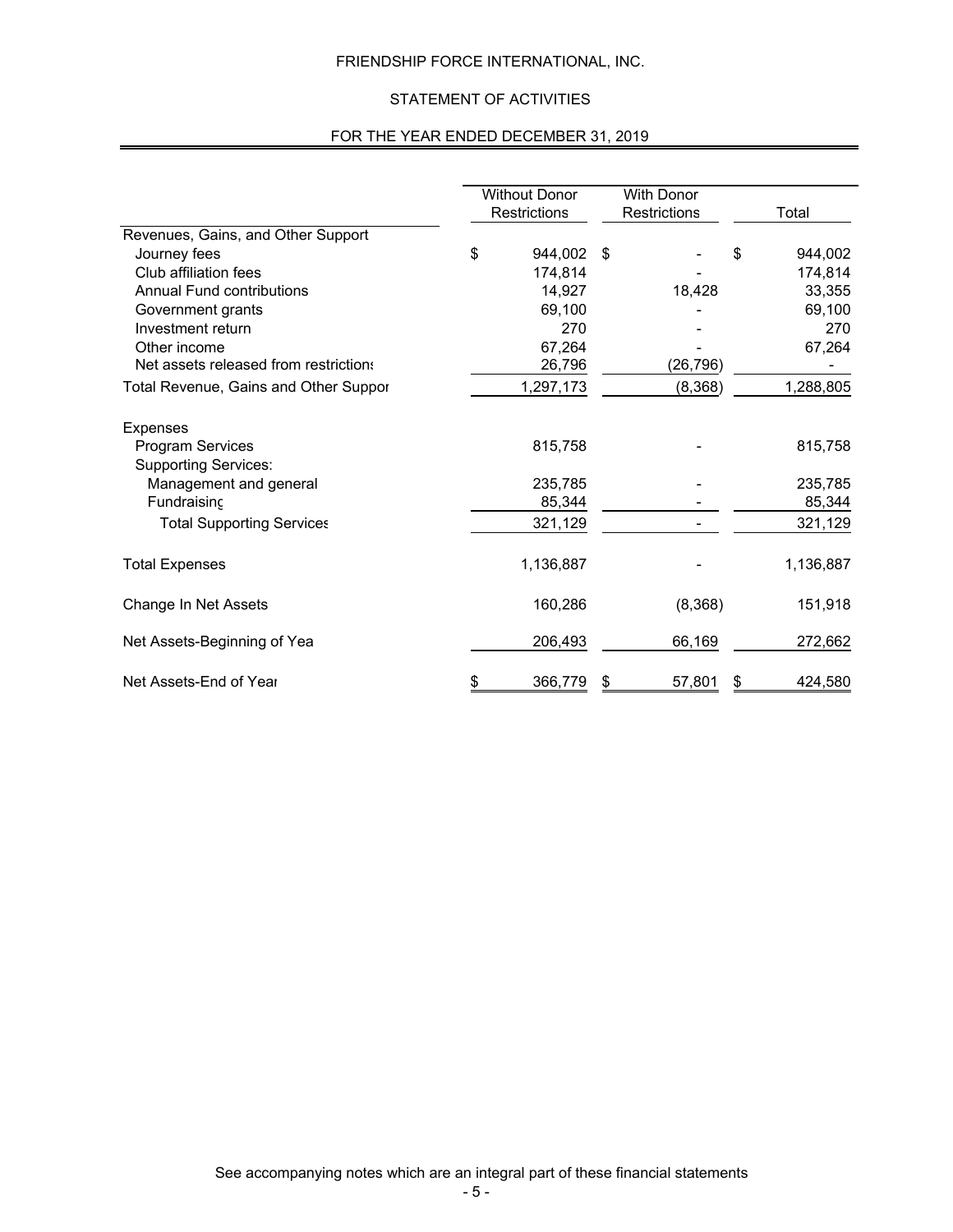#### STATEMENTS OF FUNCTIONAL EXPENSES

#### FOR THE YEARS ENDED DECEMBER 31, 2020 AND 2019

|                                      |          | <b>Supporting Services</b> |               |               |    |            |    | <b>Supporting Services</b> |                |      |           |
|--------------------------------------|----------|----------------------------|---------------|---------------|----|------------|----|----------------------------|----------------|------|-----------|
|                                      | Program  | Management                 |               | 2020          |    | Program    |    | Management                 |                | 2019 |           |
|                                      | Services | & General                  | Fundraising   | Total         |    | Services   |    | & General                  | Fundraising    |      | Total     |
|                                      |          |                            |               |               |    |            |    |                            |                |      |           |
| <b>Salaries</b>                      | 140,275  | 111,285 \$<br>\$           | 98,575 \$     | 350,135       | \$ | 329,520 \$ |    | 96,098 \$                  | 35,523 \$      |      | 461,141   |
| Fringe benefits                      | 26,287   | 20,855                     | 18,473        | 65,615        |    | 93,048     |    | 27,100                     | 10,018         |      | 130,166   |
| Bank and credit card fees            |          | 18,618                     |               | 18,618        |    |            |    | 27,423                     |                |      | 27,423    |
| Depreciation                         | 10,080   | 7,997                      | 7,084         | 25,161        |    | 43,296     |    | 12,610                     | 4,661          |      | 60,567    |
| Grants to local clubs                | 12,900   | $\overline{\phantom{a}}$   |               | 12,900        |    |            |    | ٠                          | $\sim$         |      |           |
| Insurance                            | 2,932    | 2,326                      | 2,061         | 7,319         |    | 8,295      |    | 737                        | 184            |      | 9,216     |
| Miscellaneous general expenses       |          | 1,754                      |               | 1,754         |    |            |    | 86                         | $\blacksquare$ |      | 86        |
| Office rent                          | 3,603    | 2,859                      | 2,532         | 8,994         |    | 9,002      |    | 2,622                      | 969            |      | 12,593    |
| Printing, publications, & postage    | 332      | 5,939                      | 978           | 7,249         |    | 1,139      |    | 8,933                      | 759            |      | 10,831    |
| Professional services                |          | 17,405                     |               | 17,405        |    |            |    | 25,273                     |                |      | 25,273    |
| Professional services-external staff | 71,425   | 11,904                     | 35,712        | 119,041       |    | 221,105    |    |                            |                |      | 221,105   |
| Program development                  | 31,289   |                            |               | 31,289        |    | 43,912     |    | $\overline{\phantom{a}}$   |                |      | 43,912    |
| Public relations                     | 6,226    | 1,038                      | 13,492        | 20,756        |    | 26,574     |    | 210                        | 26,532         |      | 53,316    |
| Supplies                             | 230      | 423                        | 308           | 961           |    | 1,454      |    | 1,454                      | 727            |      | 3,635     |
| Telephone                            | 1,882    | 3,449                      | 2,508         | 7,839         |    | 4,608      |    | 4,609                      | 2,304          |      | 11,521    |
| Travel                               | 10,732   | 487                        | 27            | 11,246        |    | 29,132     |    | 23,957                     | 1,331          |      | 54,420    |
| Website                              | 5,427    | 5,427                      | 2,714         | 13,568        |    | 4,673      |    | 4,673                      | 2,336          |      | 11,682    |
| Total                                | 323,620  | 211,766<br>\$              | 184,464<br>\$ | \$<br>719,850 | S. | 815,758    | \$ | 235,785                    | 85,344<br>\$   | \$   | 1,136,887 |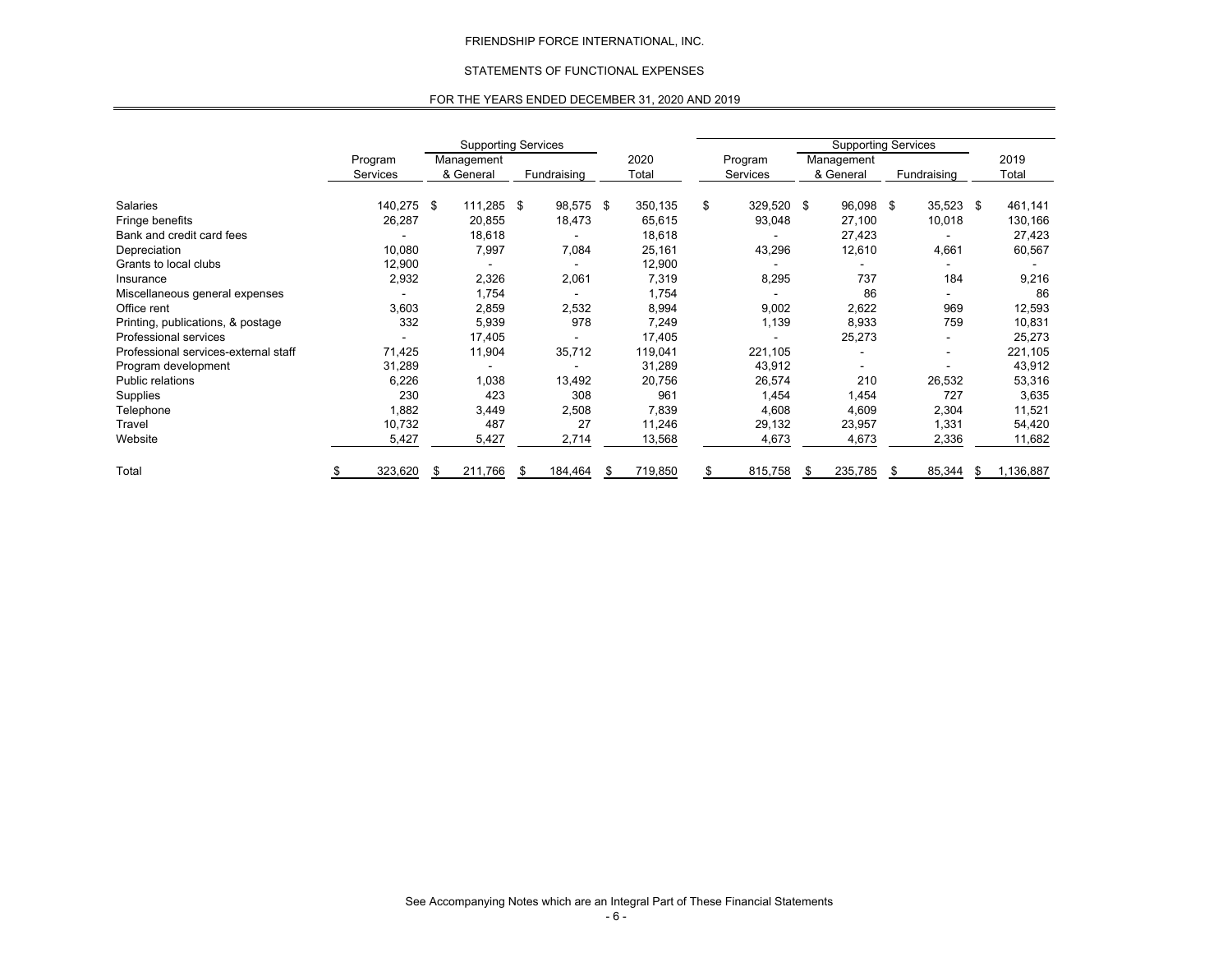## STATEMENTS OF CASH FLOWS

# FOR THE YEARS ENDED DECEMBER 31, 2020 AND 2019

|                                                      | 2020          | 2019          |
|------------------------------------------------------|---------------|---------------|
| Cash Flows from Operating Activities:                |               |               |
| Change in Net Assets                                 | \$<br>119,879 | \$<br>151,918 |
| Adjustment to reconcile change in net assets         |               |               |
| to net cash provided (used) by operating activities: |               |               |
| Depreciation                                         | 25,161        | 60,567        |
| (Increase) decrease in operating assets:             |               |               |
| Grants receivable                                    | 20,106        | 37,459        |
| Other receivable                                     | 3,202         |               |
| Prepaid expenses                                     | 5,537         | 7,454         |
| Deposits                                             | 350           |               |
| Increase (decrease) in operating liabilities:        |               |               |
| Accounts payable and accrued expenses                | (22, 575)     | (37, 499)     |
| Journey refunds payable                              | 18,817        |               |
| Deferred revenue                                     | (86, 647)     | (166, 872)    |
| Unearned club affiliation fees                       | (13, 632)     |               |
| Refundable advances                                  | 100,227       |               |
| Sublease liability                                   | 759           | (4, 431)      |
| Net Cash Provided (Used) by Operating Activities     | 171,184       | 48,596        |
|                                                      |               |               |
| Cash Flows from Investing Activities:                |               |               |
| Purchases of property and equipment                  | (26, 687)     | (15,000)      |
| Net Cash Provided (Used) by Investing Activities     | (26, 687)     | (15,000)      |
| Net Increase (Decrease) in Cash and Cash Equivalents | 144,497       | 33,596        |
| Cash and Cash Equivalents at Beginning of Year       | 546,133       | 512,537       |
| Cash and Cash Equivalents at End of Year             | \$<br>690,630 | \$<br>546,133 |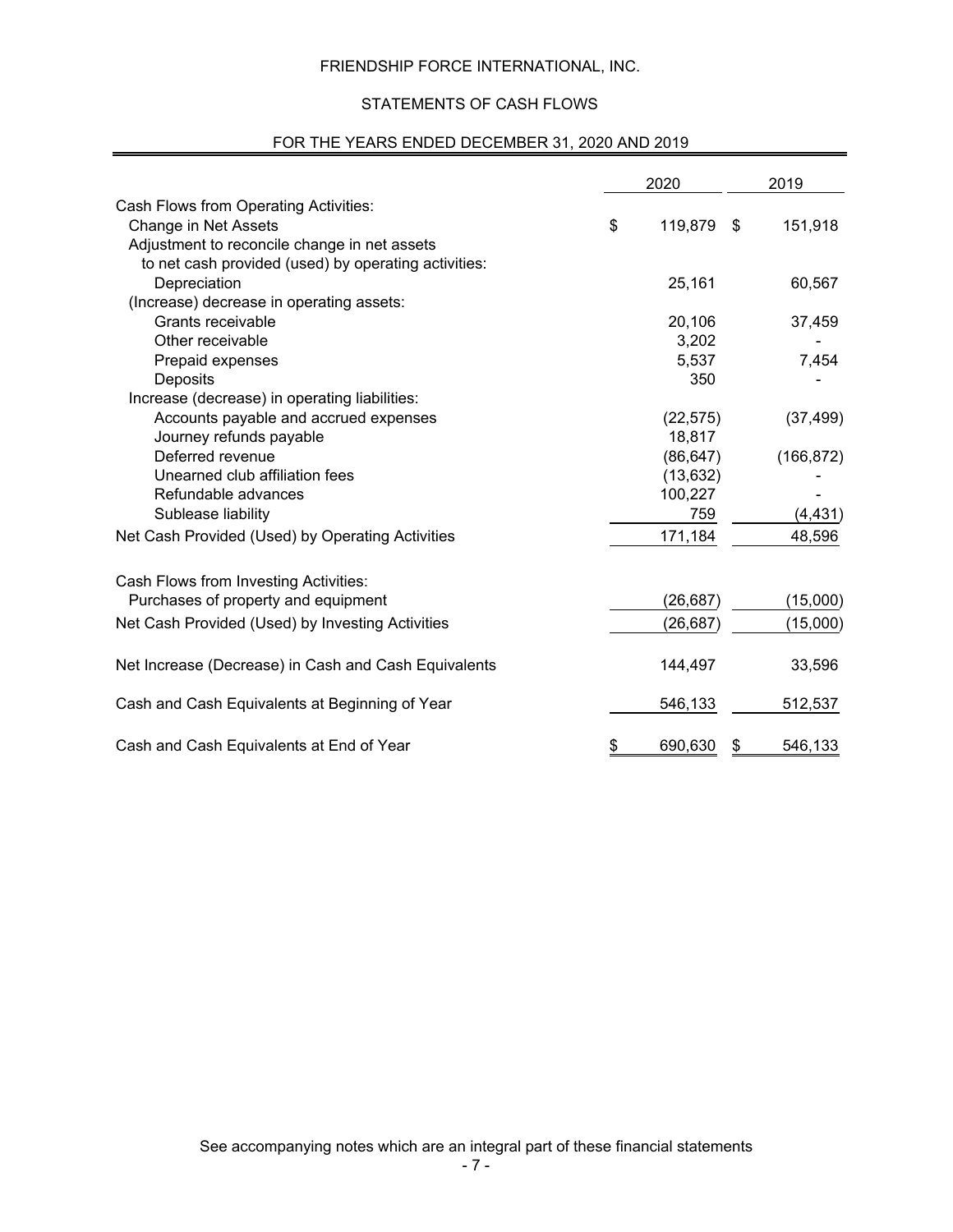### **NOTES TO FINANCIAL STATEMENTS**

DECEMBER 31, 2020 AND 2019

### **Note 1 – SUMMARY OF SIGNIFICANT ACCOUNTING POLICIES**

#### Nature of Activities

 $\overline{a}$ 

Friendship Force International, Inc. ("FFI") was incorporated on March 17, 1977 as a non-profit corporation under the laws of the State of Georgia. FFI is operated exclusively for educational and charitable purposes. FFI's primary mission is to promote global understanding across the barriers that separate people, using shortterm exchange ("journey") visits involving "citizen ambassadors" who travel and are hosted by Friendship Force member clubs in other countries. FFI is funded primarily by journey fees and club affiliation fees.

FFI's main function is to develop and maintain a global network of local Friendship Force clubs, each of which is an independent, volunteer-led organization that operates in accordance with the policies established by FFI's Board of Directors. To the extent possible, each club receives an annual assignment from Friendship Force International, Inc. to operate one or more journeys with partner clubs. FFI's staff monitors and supports the efforts of the local exchange communities. In addition, FFI develops new clubs and evaluates journey performance to ensure proper control.

Each club is responsible for conducting its journey and for submitting appropriate administrative and membership fees to Friendship Force International, Inc. The accompanying financial statements do not reflect the activities of these local clubs or journey committees, since, in the opinion of management, such activities do not come under Friendship Force International, Inc.'s financial accountability.

To supplement the journeys sponsored by the Friendship Force club network, FFI develops partnerships with external organizations for the purpose of organizing goodwill journeys for special groups. In 2020 and 2019, FFI continued its relationship with The Open World Leadership Center.

### Financial Statement Presentation

FFI prepares its financial statements using the accrual basis of accounting and in accordance with accounting principles generally accepted in the United States of America.

Net assets and revenues are classified based on the existence or absence of donor-imposed restrictions. Accordingly, net assets and changes therein are classified and reported as follows:

- *Net Assets Without Donor Restrictions*  Net assets available for use in general operations and not subject to donor-imposed restrictions. The Board, at its discretion, may designate a portion of the net assets without donor restrictions to be used for specific purposes.
- *Net Assets with Donor Restrictions*  Net assets subject to donor-imposed restrictions. Some donorimposed restrictions are temporary in nature, such as those that will be met either by the actions of FFI or the passage of time. Other donor-imposed restrictions may be perpetual in nature, where the donor stipulates that the resources be maintained in perpetuity. When a restriction expires (that is, when a stipulated time restriction ends or purpose restriction is accomplished), net assets with donor restrictions are reclassified to net assets without donor restrictions and reported in the Statement of Activities as net assets released from restrictions. If a restriction is fulfilled during the same year in which the contribution is received, FFI reports that support as an increase in net assets without donor restrictions.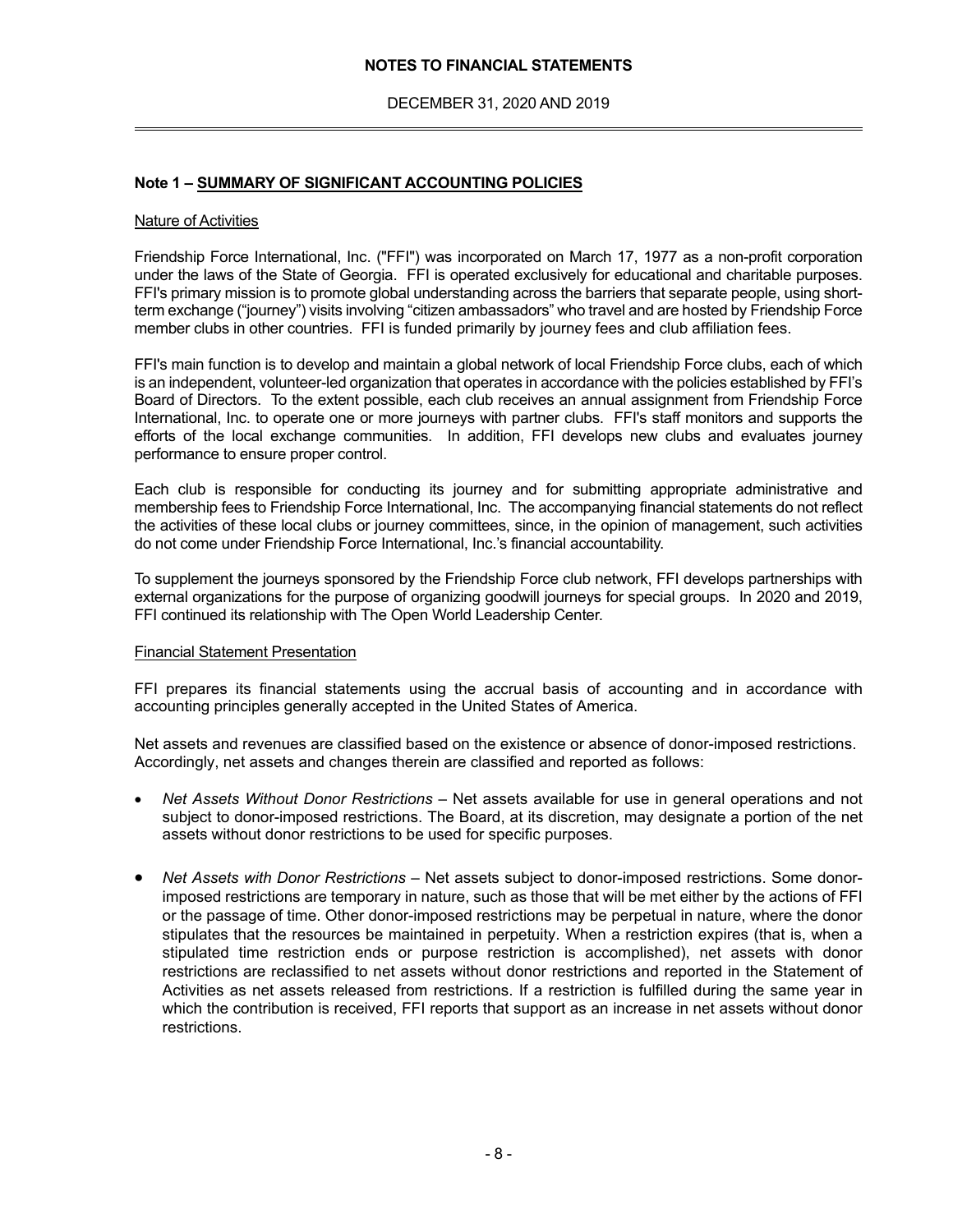### **NOTES TO FINANCIAL STATEMENTS**

DECEMBER 31, 2020 AND 2019

### **Note 1 – SUMMARY OF SIGNIFICANT ACCOUNTING POLICIES (continued)**

#### Use of Estimates in Financial Statements

The preparation of financial statements in conformity with generally accepted accounting principles (GAAP) in the United States of America requires management to make estimates and assumptions that affect the reported amounts of assets and liabilities and disclosure of contingent assets and liabilities at the date of the financial statements and the reported amounts of revenue and expenses during the reporting period. Actual results could differ from those estimates.

### Cash and Cash Equivalents

For the purpose of the statement of cash flows, FFI considers all highly liquid investments available for current use with an initial maturity of three months or less to be cash equivalents.

#### Investments

 $\overline{a}$ 

FFI carries investments in marketable securities with readily determinable fair values and all investments in debt securities at their fair values in the statement of financial position. Unrealized gains and losses are included in the change in net assets. Investment income and gains restricted by a donor are reported as increases in net assets without donor restrictions if the restrictions are met (either by passage of time or by use) in the reporting period in which the income and gains are recognized. FFI maintains one brokerage account but had no investment activity during the years ended December 31, 2020 and 2019. The brokerage money market account is classified as cash and cash equivalents.

#### Revenue Recognition

### *Promises to Give and Contributions*

Contributions, including unconditional promises to give that are expected to be collected within one year, are recognized as support in the period received and are either classified as with or without donor restrictions. Unconditional promises to give that are expected to be collected in future years are recorded at the present value of their estimated future cash flows. The discounts on those amounts are computed using risk-free interest rates applicable to the years in which the promises are received. An allowance for uncollectible accounts is recorded by management, if necessary, for reimbursable expenses either in dispute with the funding agency or deemed uncollectible. FFI had no promises to give as of December 31, 2020, and 2019.

Conditional promises to give - that is, those with a measurable performance or other barrier and a right of return are not recognized until the conditions on which they depend have been met.

### Annual Fund Contributions

FFI launched a Global Expansion Plan. The Global Expansion Plan involves club expansion, expanding themed journeys, and new programs. Contributions to the Annual Fund are held as net assets with donor restrictions until the Board of Directors appropriates the funds for expenditure.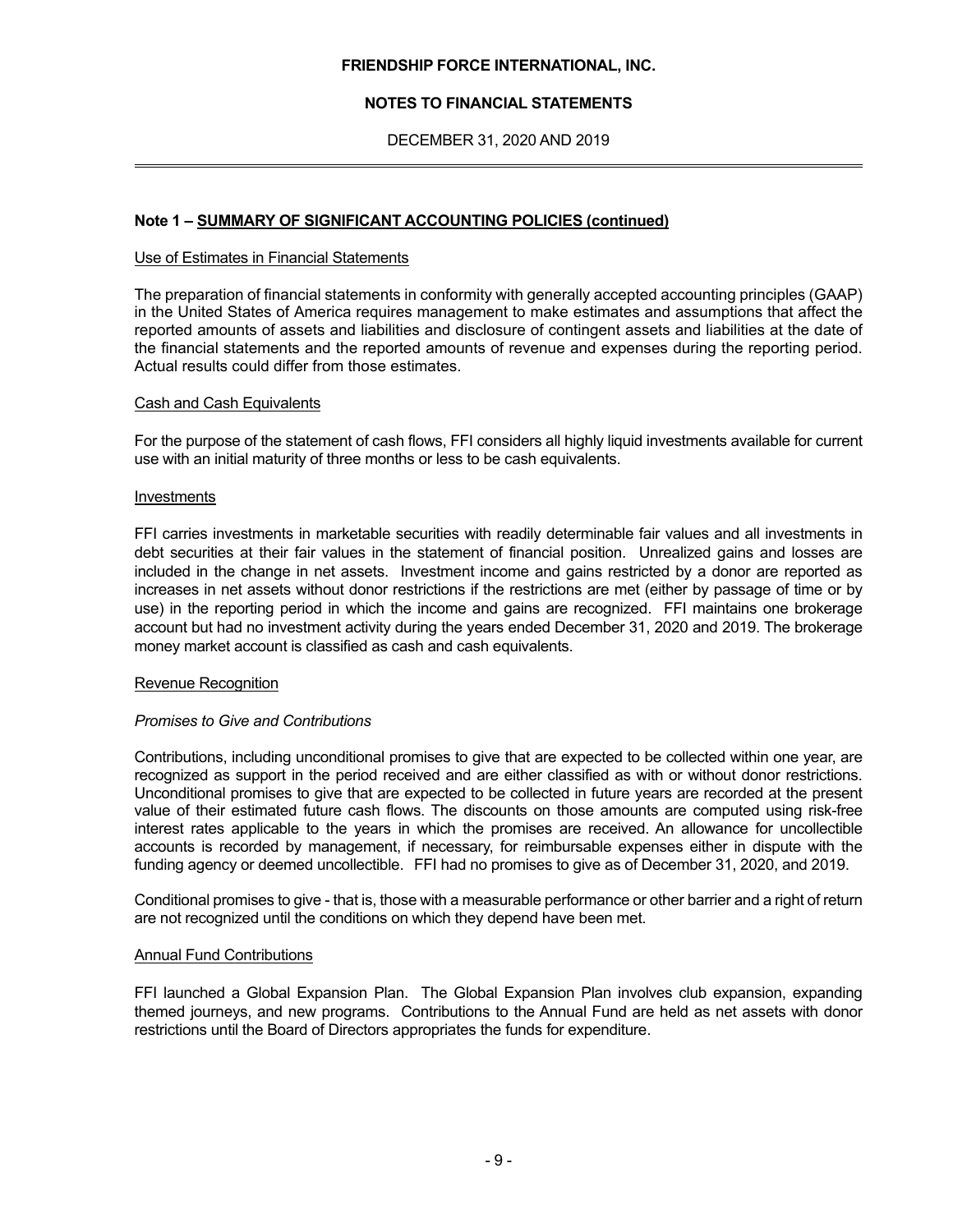### **NOTES TO FINANCIAL STATEMENTS**

DECEMBER 31, 2020 AND 2019

### **Note 1 – SUMMARY OF SIGNIFICANT ACCOUNTING POLICIES (continued)**

#### *Grant Revenue*

 $\overline{a}$ 

A portion of the Organization's revenue is derived from a cost-reimbursable federal grant, which is conditioned upon certain performance requirements and/ or the incurrence of allowable qualifying expenses. Amounts received are recognized as revenue when the FFI has incurred expenditures in compliance with specific grant provisions. Amounts received prior to incurring qualifying expenditures are reported as refundable advances in the statement of financial position. Grant revenue was received in 2020 and 2019 from Open World Leadership Center.

### *Journey Fees*

Revenue is measured based on consideration specified in a contract with a customer. Revenue excludes amounts collected on behalf of third-party providers. FFI recognizes revenue when it satisfied a performance obligation by transferring control over a product or service to a customer.

Journey fee revenue is derived from payments made to FFI by club ambassadors for activities essential to meeting our mission, including the coordination and management of the journeys. FFI fees are recognized when the journey travel date occurs and FFI's obligations have been fulfilled. Payments are also received as advance deposits for travel related costs and pass-through host fees. These payments are designated for third parties and are not recognized as revenue. Rather, they are treated as pass through payments and are accounted for in liability accounts.

### *Club Affiliation Fees*

Club affiliation fees are recognized as revenue over the term covered by the fees, which is generally the calendar year. Club affiliation fees are \$15 per individual and \$25 per family as of December 31, 2020.

#### Deferred Revenue

Deferred revenue results from FFI receiving journey fees and costs in advance of the travel dates. It also includes club affiliation fees received in advance of the period covered by the fees.

#### Property and Equipment

Property and equipment are recorded at cost or, if donated, at fair market value at the date of the gift. Acquisitions of property and equipment or repairs, maintenance, or betterments that materially prolong the useful lives of assets in excess of \$500 are capitalized. Depreciation of property is computed on a straight-line basis over the estimated service lives of the assets. The following lives have been assigned to the capitalized assets:

| <b>Computer Equipment</b>     | 3-5 vears |
|-------------------------------|-----------|
| <b>Furniture and Fixtures</b> | 5 years   |
| Network/Database/Website      | 3-5 vears |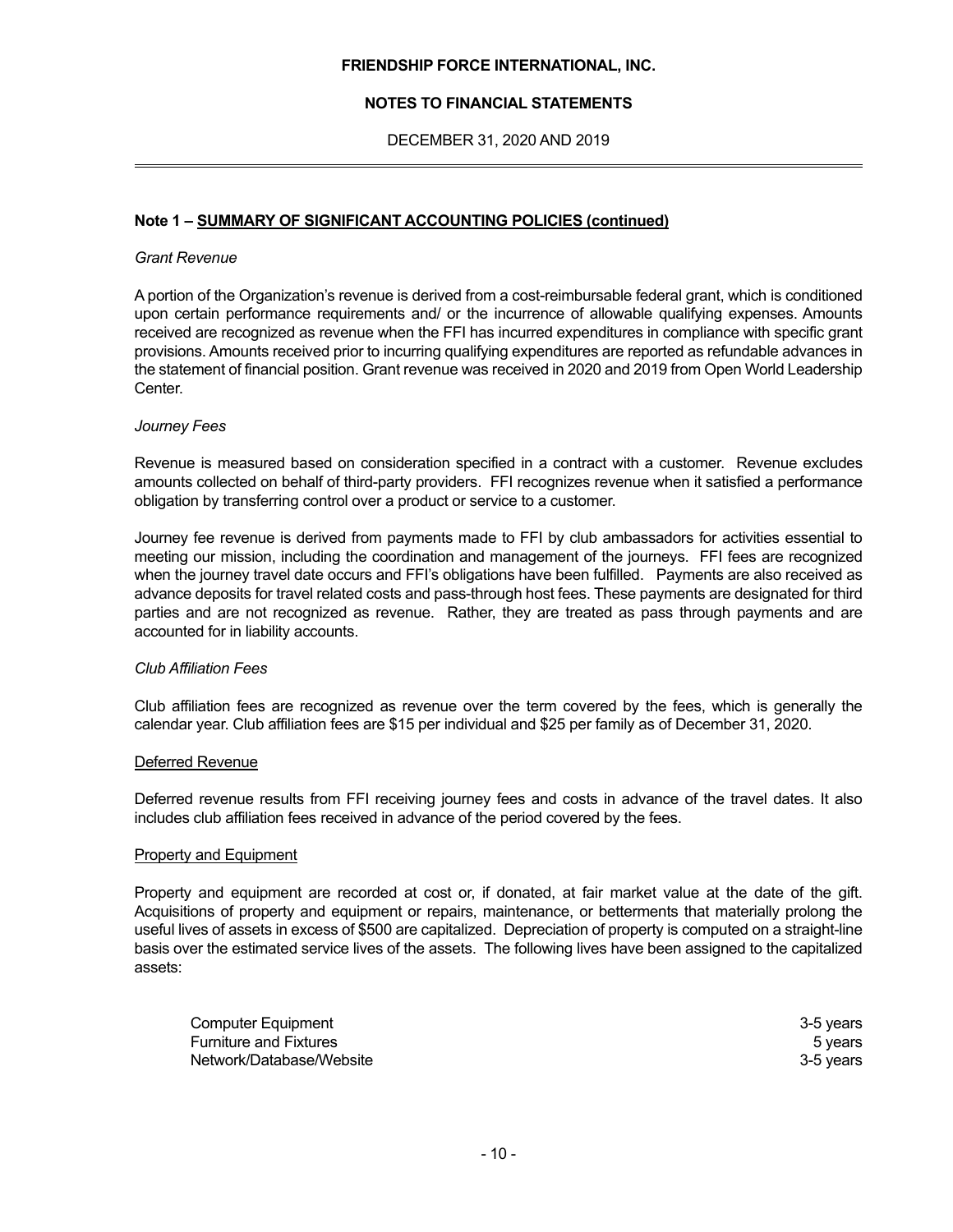### **NOTES TO FINANCIAL STATEMENTS**

DECEMBER 31, 2020 AND 2019

### **Note 1 - SUMMARY OF SIGNIFICANT ACCOUNTING POLICIES (continued)**

### Property and Equipment (continued)

 $\overline{a}$ 

Donations of property and equipment are recorded as support at their estimated fair market value. Such donations are reported as net assets without donor restrictions unless explicit donor stipulations specify how the donated assets must be used. Gifts of long-lived assets with explicit restrictions regarding their use and contributions of cash that must be used to acquire long-lived assets are reported as net assets with donor restrictions. Absent explicit donor stipulations regarding how long the long-lived assets must be maintained, FFI reports expiration of donor restrictions when the donated or acquired long-lived assets are placed in service. FFI reclassifies net assets with donor restrictions to net assets without donor restrictions at that time.

#### Functional Allocation of Expenses

The costs of providing the various programs and supporting services have been summarized on a functional basis in the statement of activities. The statement of functional expenses presents the natural classification of expenses by function. Accordingly, certain costs have been allocated among the programs and supporting services benefited. The expenses that are allocated include personnel costs, depreciation, professional services, office expenses, information technology, insurance, and other, which are allocated on the basis of estimates of time and effort.

### Tax-Exempt Status

FFI is exempt from federal income taxes under Section 501(a) of the Internal Revenue Code (IRC) as an organization described in IRC Section 501(c)(3), except to the extent it has unrelated business income. In addition, FFI has been determined by the Internal Revenue Service (IRS) not to be a private foundation within the meaning of Section 509(a) of the IRC. FFI did not have an unrelated business income tax liability as of June 30, 2020 and 2019. Accordingly, no tax provision or liability has been reported in the accompanying financial statements.

GAAP requires the evaluation of tax positions taken in the course of preparing the FFI's tax return and recognition of a tax liability (or asset) if FFI has taken an uncertain position that more likely than not would not be sustained upon examination by the IRS. Management has analyzed the tax positions taken by the Organization, and has concluded that as of June 30, 2020 and 2019, there are no uncertain tax positions taken or expected to be taken that would require recognition of a liability (or asset) or disclosure in the financial statements.

### Compensated Absences

Annual leave is granted to all employees working 20 hours per week. Annual leave is earned at a rate of 14 to 28 days per year for full-time employees depending upon the years of service. That rate is prorated for part-time employees based on the number of hours worked. Liability for annual leave and related benefits are accrued as they are vested to the employees.

#### Reclassification of Prior Year's Financial Statements

Certain items in the prior year financial statements have been reclassified to conform to the current year's presentation. The reclassifications have no effect on previously reported changes in net assets or net assets.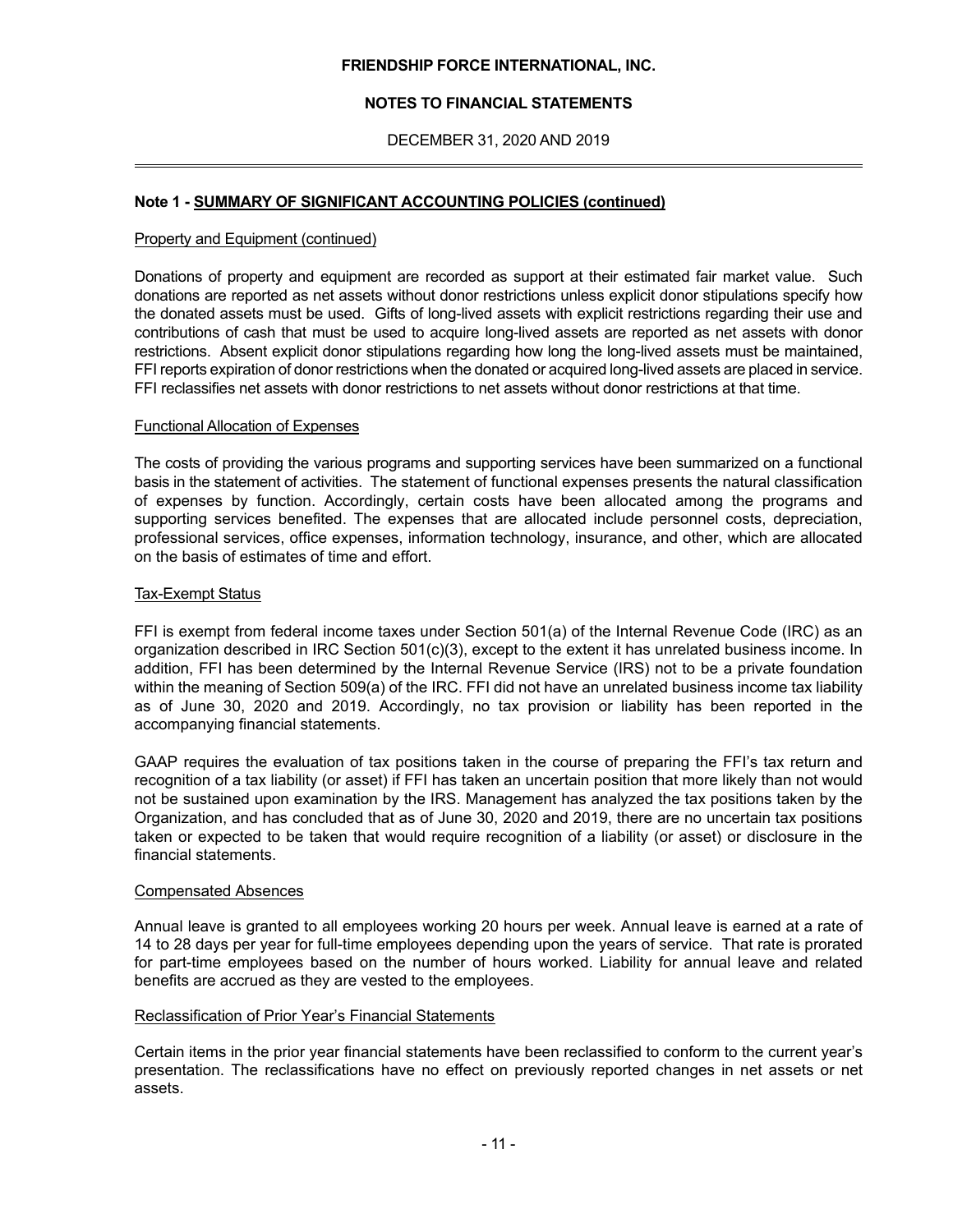### **NOTES TO FINANCIAL STATEMENTS**

DECEMBER 31, 2020 AND 2019

### **Note 1 - SUMMARY OF SIGNIFICANT ACCOUNTING POLICIES (continued)**

#### Fair Value Measurements

 $\overline{a}$ 

Fair value is the exchange price that would be received for an asset or paid to transfer a liability (an exit price) in the principal, or most advantageous market for the asset or liability in an orderly transaction between market participants on the measurement date. In determining fair value, FFI uses various methods including market, income and cost approaches. Based on these approaches, FFI often utilizes certain assumptions that market participants would use in pricing the asset or liability, including assumptions about risk and/or the risks inherent in the inputs to the valuation technique. These inputs can be readily observable, market corroborated, or generally unobservable inputs. FFI utilizes valuation techniques that maximize the use of observable inputs and minimize the use on unobservable inputs. SFAS 157 establishes a fair value hierarchy, which prioritizes the valuation inputs into three broad levels. These three general valuation techniques that may be used to measure fair value are as follows:

- Level 1 quoted prices (unadjusted) in active markets that are accessible at the measurement date for the assets or liabilities
- **Level 2**  observable prices that are based on inputs not quoted in active markets, but corroborated by market data; and
- **Level 3** unobservable inputs are used when little or no market data is available

### Recently Issued Accounting Pronouncements

In February 2016, the FASB issued ASU No. 2016-02, "Leases (Topic 842)," which replaces the existing guidance in ASC 840 - Leases. This ASU requires a dual approach for lessee accounting under which a lessee would account for leases as finance leases or operating leases. Both finance leases and operating leases will result in the lessee recognizing a right-of-use asset and a corresponding lease liability. For finance leases, the lessee would recognize interest expense and amortization of the right-of-use asset and for operating leases, the lessee would recognize a straight-line total lease expense. This ASU is effective for fiscal years beginning after December 15, 2020. The requirements of this standard include a significant increase in required disclosures. Management is currently evaluating the impact of this ASU on the financial statements.

### **Note 2 – RECEIVABLES**

Grant receivable consisted of \$775 as of December 31, 2020, and \$20,881 as of December 31, 2019 representing amounts due from the Federal Government Open World Leadership Center grant. Amounts were considered fully collectible and due within one year.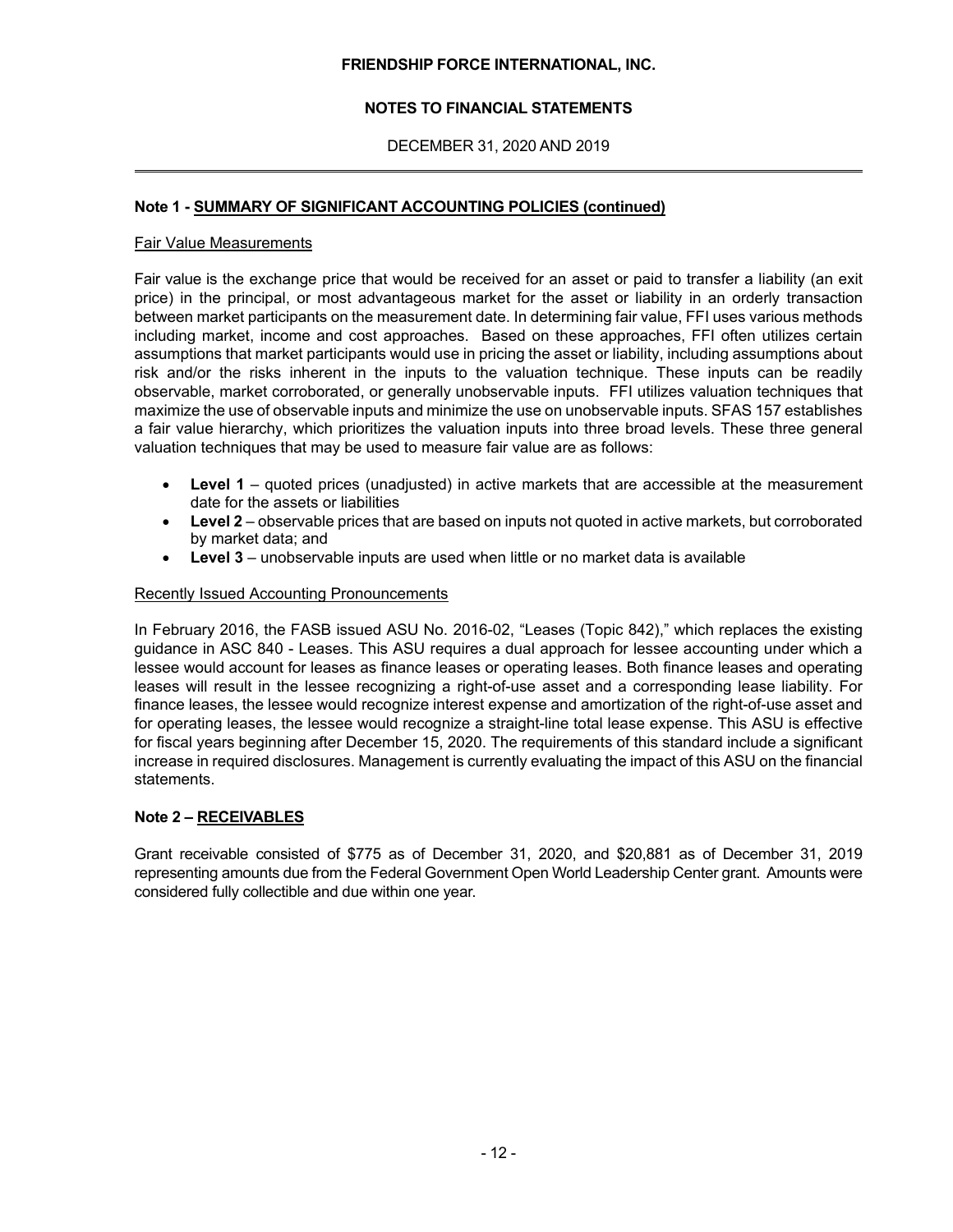### **NOTES TO FINANCIAL STATEMENTS**

DECEMBER 31, 2020 AND 2019

### **Note 3 – PROPERTY AND EQUIPMENT**

 $\overline{a}$ 

Property and equipment consist of the following as of December 31, 2020, and 2019:

|                                                | 2020         |   | 2019       |
|------------------------------------------------|--------------|---|------------|
| Property and Equipment Being Depreciated       |              |   |            |
| <b>Computer Equipment</b>                      | \$<br>10,929 | S | 10,929     |
| <b>Computer Network/Website</b>                | 189,340      |   | 189,340    |
|                                                | 200,269      |   | 200,269    |
| Accumulated Depreciation                       | (192,536)    |   | (167, 375) |
| Property and Equipment Being Depreciated - Net | 7,733        |   | 32,894     |
| Property and Equipment not Being Depreciated   |              |   |            |
| Website work in process                        | 26,687       |   |            |
| <b>Total Property and Equipment</b>            | \$<br>34.420 |   | 32,894     |
| <b>Depreciation Expense</b>                    | \$<br>25,161 |   | 60.567     |

### **Note 4 – NET ASSETS WITH DONOR RESTRICTIONS**

Net assets with donor restrictions are those resources currently available for use, but expendable only for purposes specified by the donor. Net assets with donor restrictions were available for the following purposes as of December 31, 2020, and 2019:

|                                |     | 2020   |  | 2019   |
|--------------------------------|-----|--------|--|--------|
| Annual Fund                    |     |        |  |        |
| Club Development and Expansion | S   | 17.030 |  | 30.989 |
| Leadership Development         |     | 9.131  |  | 10.131 |
| Other                          |     | 17.681 |  | 16,681 |
|                                | \$. | 43.842 |  | 57,801 |

### **Note 5 – REFUNDABLE ADVANCE**

On April 22, 2020, FFI was granted a \$100,227 loan under the Paycheck Protection Program ("PPP") administered by the Small Business Administration ("SBA"). The PPP was established by the Coronavirus Aid, Relief and Economic Security ("CARES") Act and provides loans to qualifying businesses to keep their workers on payroll during the COVID-19 pandemic. The loan is uncollateralized and is fully guaranteed by the federal government. FFI is eligible for loan forgiveness of up to 100% of the loan, upon meeting certain requirements. The loan and accrued interest may be eligible for forgiveness if the funds are used for eligible payroll, benefit, and other qualified expenses during the 24 - week covered period. The loan has been accounted for as a donor advance on a conditional grant from the US Government and will be recognized as grant income when all conditions, including the approval of the application for forgiveness, are met. While formal forgiveness has not yet been received from the Small Business Administration (SBA), management expects the advance to be forgiven in full.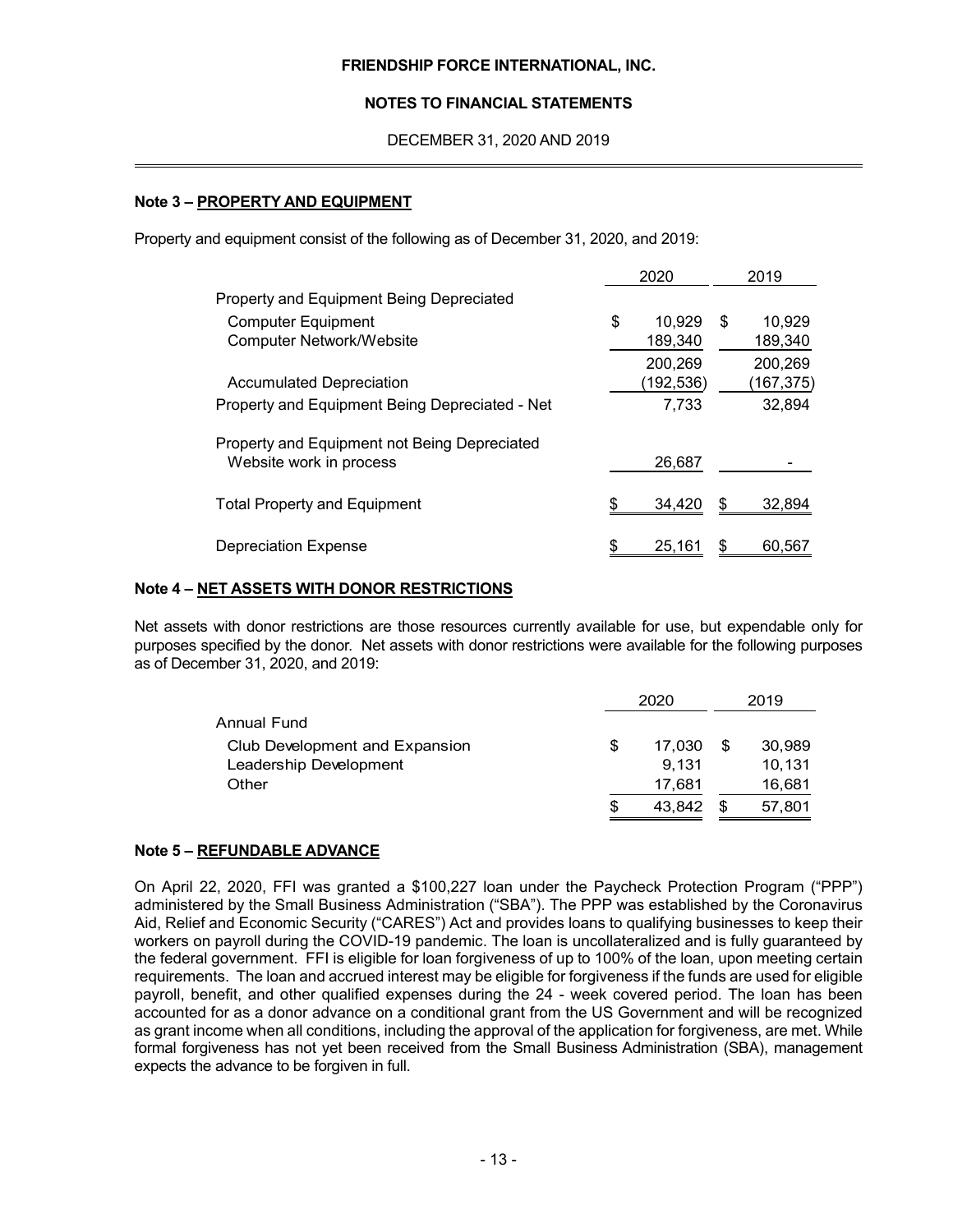### **NOTES TO FINANCIAL STATEMENTS**

DECEMBER 31, 2020 AND 2019

### **Note 6 – LIQUIDITY AND AVAILABILITY OF FINANCIAL ASSETS**

 $\overline{a}$ 

The following reflects the FFI's financial assets as of the balance sheet date, reduced by amounts not available for general use because of contractual or donor-imposed restrictions within one year of the balance sheet date.

|                                                            | 2020          | 2019          |
|------------------------------------------------------------|---------------|---------------|
| Total financial assets at end of the year:                 |               |               |
| Cash and cash equivalents                                  | \$<br>690,630 | \$<br>546,133 |
| Grants receivable                                          | 775           | 20,881        |
| Other receivables                                          | 10,447        | 31,649        |
| Total financial assets                                     | 701,852       | 598,663       |
| Less amounts unavailable for expenditures within one year: |               |               |
| Journey refunds payable                                    | (18, 817)     |               |
| Amounts held for third-party travel expenses               | (13,763)      | (24,497)      |
| Total financial assets available for                       |               |               |
| general expenditure within one year                        | \$<br>669,272 | 574,166       |

As part of its plan to manage liquid assets, FFI's goal is to maintain cash to fund 90 days of operations. FFI invests excess cash conservatively in money market funds to attain the highest yield possible, while still preserving capital.

FFI has certain donor-restricted net assets that are available for general expenditures within one year of December 31, 2020, because the restrictions on the net assets are expected to be met by conducting the normal activities of the programs in the coming year. Accordingly, the related resources have been included in the quantitative information detailing the financial assets available to meet general expenditures within one year.

### **Note 7 –CONCENTRATION OF CREDIT RISK –DEPOSITS IN EXCESS OF INSURED LIMITS**

FFI maintains demand deposit accounts with federally insured banks in the United States. FFI also maintains a demand account in the United Kingdom, which is not federally insured. The value of that account is subject to currency exchange fluctuations. Cash and cash equivalents reported on the statements of financial position also include funds held in a money market mutual fund in a brokerage account. That account is covered by Securities Investor Protection Corporation (SIPC), but it is not insured by the FDIC or otherwise guaranteed by the U.S. Government. FFI's cash and cash equivalents in excess of FDIC coverage was approximately \$246,907 and \$284,803 at December 31, 2020 and 2019, respectively. Management has considered the financial strength of the financial institutions and considers the risk of loss to be minimal.

### **Note 8 - RETIREMENT PLAN**

Friendship Force International, Inc. offers its eligible employees a SIMPLE-IRA retirement plan. Employees may contribute the maximum allowed under the Internal Revenue Code. FFI matches employee contributions up to 3% of compensation. Employer contributions for the year ended December 31, 2020, and 2019 were \$7,282, and \$7,951, respectively.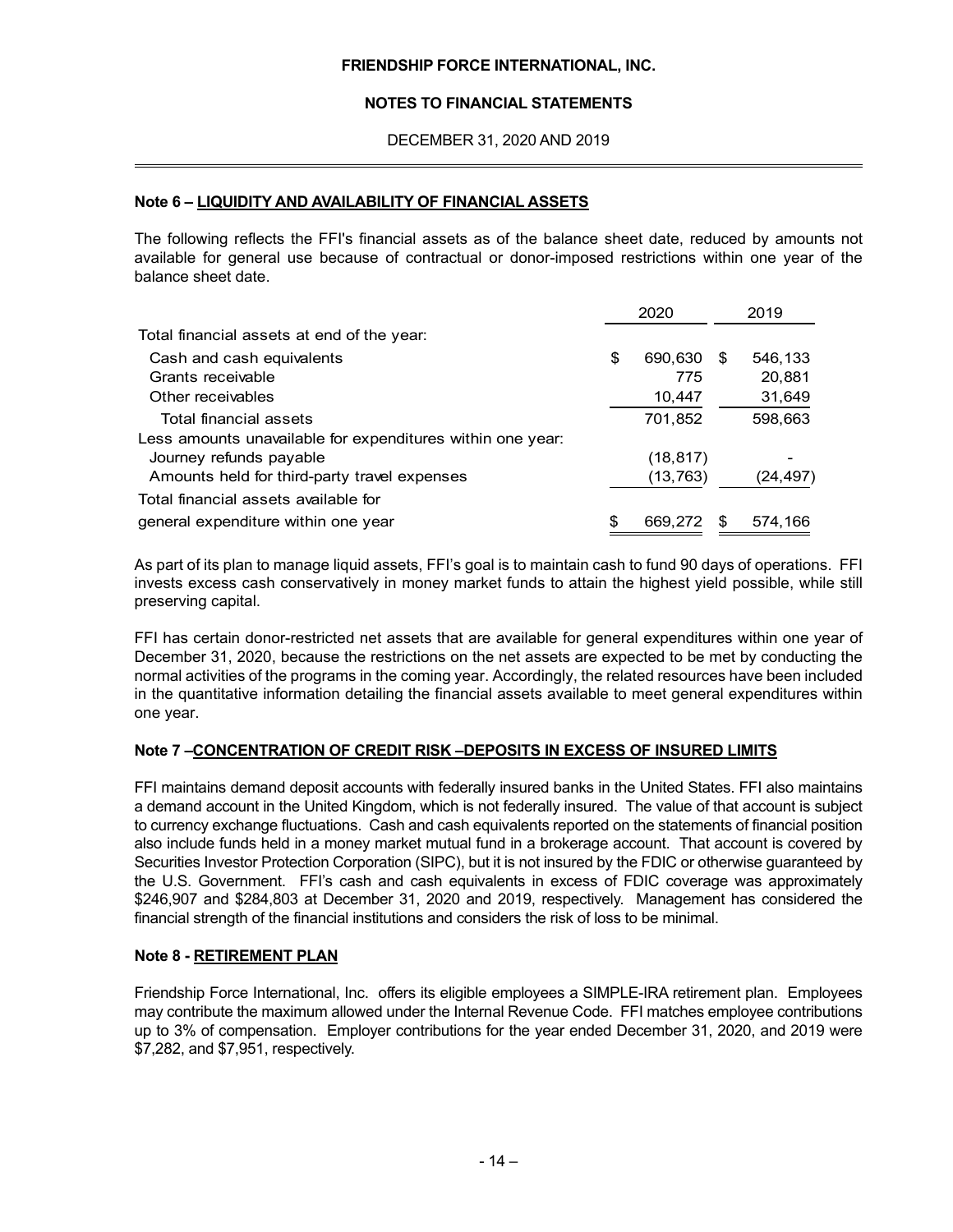### **NOTES TO FINANCIAL STATEMENTS**

DECEMBER 31, 2020 AND 2019

### **Note 9 - COMMITMENTS AND CONTINGENCIES**

#### Grant Commitments

 $\overline{a}$ 

Federal awards require the fulfillment of certain conditions as set forth in the contracts. Failure to fulfill the conditions could result in the return of funds to grantors. Although the return of funds is a possibility, the Board of Directors deems the contingency unlikely since, upon accepting the grants, FFI has agreed to comply with the provisions thereof.

### Operating Leases

FFI is obligated under an operating lease for office facilities. The lease commenced on January 1, 2016 with a term of eighty-four (84) months. The lease calls for monthly rent payments (\$5,384 as of December 31, 2020) with annual escalations. FFI is also responsible for its share of the landlord's operating costs. A security deposit in the amount of \$5,658 was paid to the landlord and is reported on the statement of financial position as a deposit.

#### Sublease Liability

FFI moved out of the leased offices on June 30, 2017 and subleased the entire space to a subtenant effective July 1, 2017. The sublease agreement calls for monthly rent payments of \$4,608, with annual escalations. The sublease agreement expires on December 31, 2022, the same date that FFI's original lease agreement expires. The sub-lessee has paid FFI a security deposit of \$4,608.

FFI has recorded a sublease liability on its statement of financial position representing the difference between the present value of the lease payments due to the landlord under the original lease over the present value of the minimum rent payments due from the subtenant. Future minimum lease payments are as follows:

|                                                     |               | 2020                |              |
|-----------------------------------------------------|---------------|---------------------|--------------|
|                                                     |               | Less:               |              |
| Years ended                                         | Rent to       | Rent to be          | Sublease     |
| December 31:                                        | be Paid       | Received            | Liability    |
| 2021                                                | 66,231        | 56,117              | 10,114       |
| 2022                                                | 67,890        | 63,190              | 4,700        |
| <b>Total Rent</b>                                   | 134,121       | 119,307             | 14,814       |
| Discount to Present Value                           | (6,780)       | (6,324)             | (456)        |
| Sublease Liability                                  | \$<br>127,341 | 112,983<br><u>ፍ</u> | \$<br>14,358 |
| Classification on statements of financial position: |               |                     |              |
| Current portion                                     |               |                     | \$<br>9,657  |
| Long-term portion                                   |               |                     | 4,701        |
|                                                     |               |                     | 14,358       |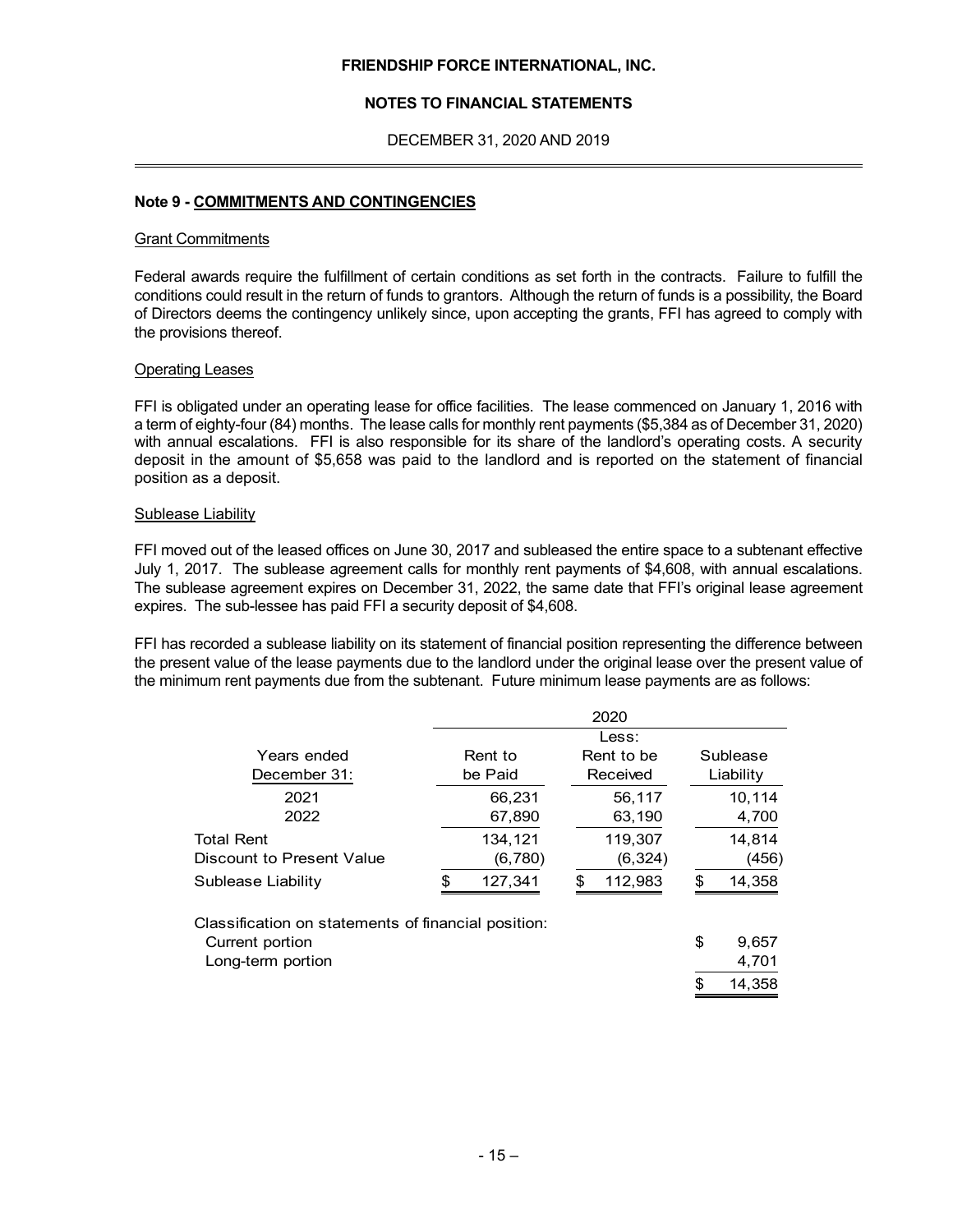### **NOTES TO FINANCIAL STATEMENTS**

DECEMBER 31, 2020 AND 2019

|                                                                                             |               | 2019          |          |                          |
|---------------------------------------------------------------------------------------------|---------------|---------------|----------|--------------------------|
|                                                                                             |               | Less:         |          |                          |
| Years ended                                                                                 | Rent to       | Rent to be    |          | Sublease                 |
| December 31:                                                                                | be Paid       | Received      |          | Liability                |
| 2020                                                                                        | 64,605        | 59,562        |          | 5,043                    |
| 2021                                                                                        | 66,231        | 61,352        |          | 4,879                    |
| 2022                                                                                        | 67,890        | 63,190        |          | 4,700                    |
| <b>Total Rent</b>                                                                           | 198,726       | 184,104       |          | 14,622                   |
| Discount to Present Value                                                                   | (14,694)      | (13,671)      |          | (1,023)                  |
| Sublease Liability                                                                          | \$<br>184,032 | 170,433<br>\$ | \$       | 13,599                   |
| Classification on statements of financial position:<br>Current portion<br>Long-term portion |               |               | \$<br>\$ | 5,043<br>8,556<br>13,599 |

### **Note 9 - COMMITMENTS AND CONTINGENCIES (continued)**

 $\overline{a}$ 

#### **Note 10** – **RISKS AND UNCERTAINTIES**

In December 2019, a novel strain of coronavirus disease ("COVID-19") was first reported in Wuhan, China. Less than four months later, on March 11, 2020, the World Health Organization declared COVID-19 a pandemic. Many countries around the world have significant governmental measures being implemented to control the spread of the virus, including temporary closure of businesses, severe restrictions on travel and the movement of people, and other material limitations on the conduct of business. The extent of COVID-19's effect on FFI's operational and financial performance will depend on future developments, including the duration, spread and intensity of the pandemic, all of which are uncertain and difficult to predict considering the rapidly evolving landscape. COVID-19 will likely continue to have a material adverse effect on the FFI's business, results of operations, financial condition, and cash flows.

FFI operates globally coordinating global travel exchanges (Journeys). Journey fees are FFI's most significant source of operating revenue. All 2020 Journeys from March through the end of the year were cancelled, resulting in a significant loss of revenue in 2020. Without a clear view of when this pandemic will subside enough for travel to continue, many of these Journeys have been postponed to 2021 and even 2022 with others being refunded by FFI. Depending on the duration of the pandemic, management projects that this loss of Journey fee revenue to continue into third quarter of 2021. These conditions raise substantial doubt about FFI's ability to continue as a going concern. The accompanying financial statements do not include any adjustments relating to the recoverability and classification of recorded asset amounts and classification of liabilities should FFI be unable to continue as a going concern.

During 2020, FFI launched a global fundraising campaign to help to sustain the organization during the pandemic. FFI was able to raise a substantial amount of contribution revenue to sustain operations through 2020 and projects this funding will carry FFI through 2021.

FFI also received a second PPP loan in March 2021, which will cover a significant amount of FFI's personnel costs for second quarter of 2021.